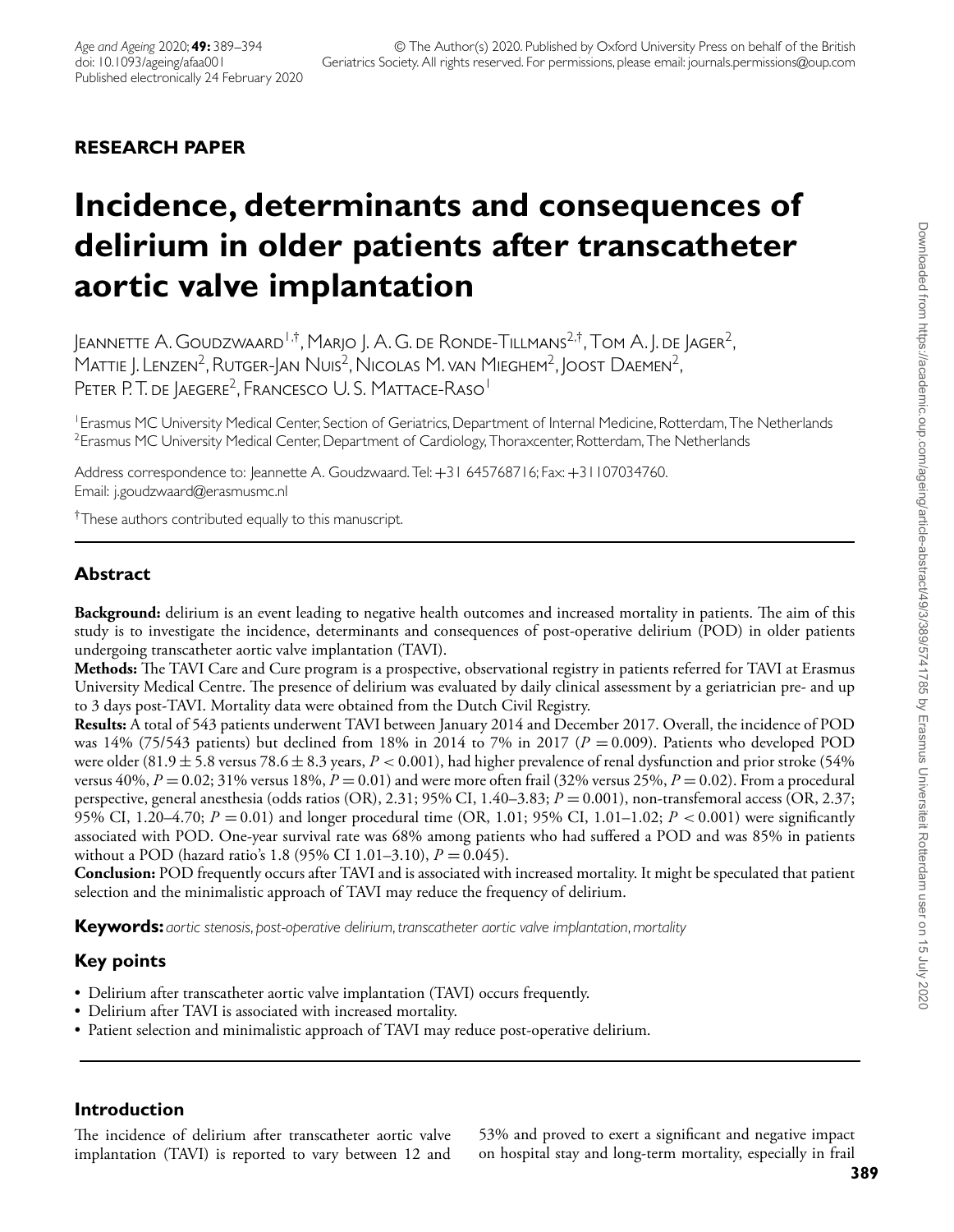and older patients [\[1](#page-4-0)[–6\]](#page-4-1). TAVI is increasingly used to treat patients with aortic stenosis and as a result of increased experience, new generation heart valves and minimising the treatment itself, periprocedural complications have decreased [\[7](#page-4-2)[–10\]](#page-5-0). The impact of better procedural outcomes on the incidence of post-operative delirium (POD) is thus far unknown.

Notwithstanding the expansion of the indication of TAVI to low-risk patients [\[9\]](#page-5-1), the majority of patients who undergo TAVI have an advanced age with a high risk of POD given the presence of substantial co-morbidity and frailty [\[10–](#page-5-0)[12\]](#page-5-2).

The aim of this study is to investigate the incidence, determinants and consequences of POD in older patients undergoing TAVI, as well as the consequences of the changes in TAVI practice on the incidence on delirium.

## **Methods**

## **Patient selection**

The study population consists of 543 consecutive patients who received TAVI because of severe aortic stenosis between January 2014 and December 2018 and who were enrolled in the TAVI Care and Cure program [\[13\]](#page-5-3). In brief, the TAVI Care and Cure program is a prospective single-center multidisciplinary observational cohort study that was initiated in November 2013 and consists of a prospective collection of a comprehensive set of predefined cardiovascular and non-cardiovascular data including a comprehensive geriatric assessment (CGA), baseline characteristics in addition to procedural and post-operative data of all patients referred for and treated with TAVI. There were no specific exclusion criteria. Treatment decision and strategy was decided during the multidisciplinary heart team meeting (interventional cardiologists, cardiac surgeons, anesthesiologist, geriatricians and a TAVI-nurse coordinator) [\[14,](#page-5-4) [15\]](#page-5-5). The TAVI Care and Cure program was approved by the Medical Ethics Committee of the Erasmus Medical Center (MEC-2014-277) and was conducted according to the Helsinki Declaration. All patients provided written informed consent.

## **Study measurements**

#### *Cardiology assessment*

Cardiology assessment included patient's history, presence of symptoms using the New York Heart Association (NYHA) and the Canadian Cardiovascular Society (CCS) score, physical examination, electrocardiogram, transthoracic echocardiography, coronary angiography and multislice computed tomography, as described before [\[19,](#page-5-6) [20\]](#page-5-7).

## *Geriatric assessment*

Frailty was defined by the Erasmus Frailty Score (EFS) that has been reported to be associated with POD and one-year mortality [\[12\]](#page-5-2). The EFS uses five geriatric domains that are relevant for this specific population; cognition was measured by the mini-mental state examination [\[21\]](#page-5-8), strength by

the hand grip strength test [\[22\]](#page-5-9), (mal) nutrition by the Malnutrition Universal Screening Tool [\[23\]](#page-5-10), inactivity in basic activities of daily living (measured by the Katz index (Katz activities of daily living (ADL)) [\[24\]](#page-5-11) and inactivity in instrumental activities of daily living (measured by the Lawton and Brody index) [\[25\]](#page-5-12). Patients were considered frail if the score on 3 or more domains were below predefined standard cut off points [\[12\]](#page-5-2).

## *TAVI procedure*

TAVI was initially performed under general anesthesia and from September 2015 onwards under local anesthesia, using the transfemoral approach as default choice. After TAVI, patients were admitted to the intensive care unit for early monitoring for a minimum of 4 h and then transferred, if no conduction disturbances or hemodynamic events occurred, to the general cardiology ward with telemonitoring facility.

#### *Delirium assessment and management of delirium*

One day before TAVI, all patients were seen by the geriatrician to assess the risk of delirium based on known risk factors of POD [\[1,](#page-4-0) [3\]](#page-4-3). All patients were given information on symptoms of delirium and non-pharmacological intervention for delirium prevention were taken. From the day of admission up to 4 days post-TAVI, a geriatrician evaluated patients on a daily basis. Delirium was defined according to the Diagnostic and Statistical Manual of Mental Disorders, Fourth Edition (DSM-IV).

Delirium features necessary for diagnoses were: acute onset and fluctuating coarse AND inattention AND/OR disorganised thinking AND/OR altered level of consciousness AND/OR hallucinations. The diagnosis of delirium was made by clinical diagnosis of a geriatrician and was based on the psychiatric examination of the patient. Patients were seen by a geriatrician at least once a day on a daily basis and besides the evaluation of the patient, we continuously evaluated with the nursing staff on the cardiology ward to learn if there was any fluctuations in symptoms during the day or overnight. When caregivers of patients were present, we evaluated with the caregivers symptoms and fluctuations of symptoms.

Severity of delirium was defined by the delirium observation score [\[26\]](#page-5-13). In case of delirium, patients were treated according to current national guideline 'Delirium in adults', Dutch Geriatrics Society [\[16\]](#page-5-14).

## **Outcome measures**

The primary objective of this study is the incidence and predictors of delirium after TAVI. Secondary objective was the impact of delirium on all-cause mortality within 1 year after TAVI. The Dutch Civil Registry was used for the collection of all-cause mortality data.

## **Data management and statistical analysis**

All data were entered into a dedicated online database hosted on an internal server. Categorical variables are presented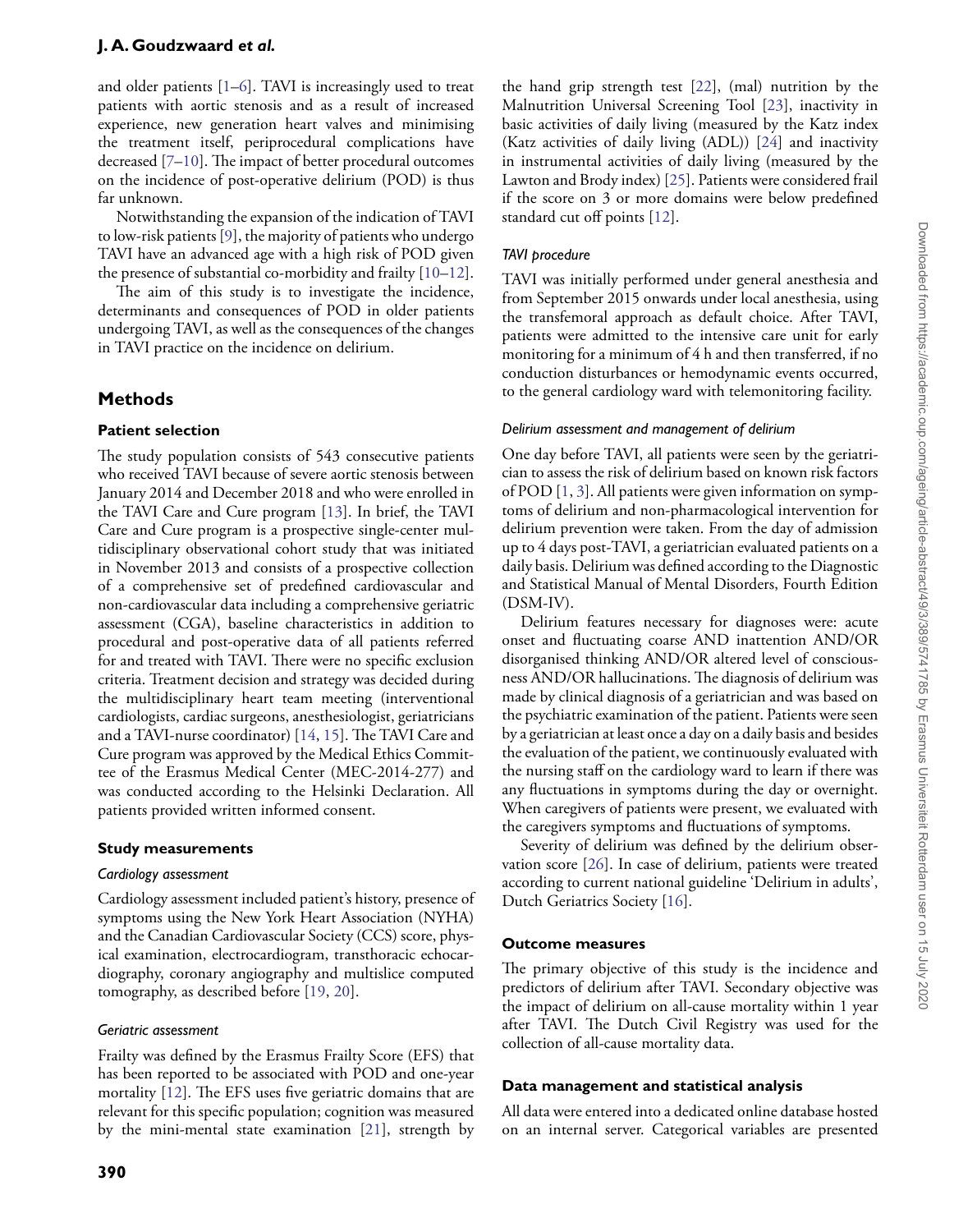#### **Transcatheter aortic valve implantation**

as numbers and percentages. Differences between patients with and without delirium were compared with the chisquare or Fisher's exact test, as appropriate. Continuous variables are expressed as means with standard deviation (±SD) or median values with corresponding interquartile ranges (IQR). Differences within the two groups were compared using the independent *t*-test or its non-parametric equivalents, respectively. Univariate analysis was performed, variables with a *P*-value *<* 0.10 was entered in the multivariate regression models.

For the multivariate model, covariates were operationalised as follows: (i) prior stroke: transient ischemic attack or cerebrovascular accident prior to TAVI, (ii) renal dysfunction: estimated glomerular filtration rate *<* 50 mL/min, (iii) limitation of mobility (gait speed): walking speed *<* 1.0 m/s; (iv) frailty measured with the EFS: five component score, frail when three components are scored below predefined cut off points.

For the outcome incidence of delirium, odds ratios (OR) and corresponding 95% confidence interval (CI) were computed with multivariate logistic regression analysis. We tested multicollinearity for the multivariate regression model. Obtained variance inflation factor (VIF) values ranged between 1 and 2. Cox regression analysis was performed to investigate the association between delirium and mortality. The multivariate model was based on the results form a univariate analysis for the outcome 'one-year mortality'. Variables with a *P*-value *<* 0.10 were entered in the multivariate regression models. Hazard ratio's (HR) and corresponding 95% CI were computed. To investigate the changes over time, patients were divided into four cohorts, depending on the year in which the TAVI took place: cohort 1: 2014; cohort 2: 2015; cohort 3: 2016; cohort 4: 2017. Categorical variables were compared using the chi-square test, while continuous variables were compared with the ANOVA test. Statistical significance across the years was calculated using the chi-square method adjusting the *P*values after the Bonferroni correction for the proportions. For the continue variables, the Games-Howell method was used as a post-hoc test. Analyses were performed using SPSS version 21 for Windows (SPSS, Inc., Chicago, IL).

#### **Results**

#### **Patient characteristics**

Between January 2014 and December 2017, a total of 543 patients underwent a TAVI for symptomatic aortic valve stenosis. Clinical baseline characteristics and procedural features are shown in [Table 1.](#page-3-0) Mean age of the population was 79.1  $\pm$  8.0 years and 55% were men. Hypertension (80%), hypercholesterolemia (65%), atrial fibrillation (32%) and diabetes mellitus (32%) were prevalent comorbidities. In this cohort, there were no patients with existing diagnosis of dementia (diagnosis noted in primary care records or records from referring hospitals). There were seven patients  $(=1.3\%)$ 

with mild cognitive impairment, but with no interference in daily activities.

The incidence of delirium was 14% (75/543 patients). Patients who developed POD were older  $(82.1 \pm 5.8 \text{ versus}$ 78.6  $\pm$  8.3 years,  $P < 0.001$ ), had higher prevalence of renal dysfunction and prior stroke  $(54\%$  versus  $40\%$ ,  $P = 0.02$ ;  $31\%$  versus  $18\%$ ,  $P = 0.01$ ) and were more often frail (32% versus 25%,  $P = 0.02$ ). Cognitive impairment (OR, 2.28; 95% CI, 1.25–4.13; *P* = 0.007), reduced gait speed (OR, 3.69; 95% CI, 1.68–10.72; *P* = 0.02), limitation in instrumental activities of daily living (IADL) activity (OR, 2.15; 95% CI, 1.16–3.98;  $P = 0.02$ ) and the presence of frailty (OR, 2.50; 95% CI, 1.30–4.82;  $P = 0.006$ ) were significantly associated with POD [\(Table 1\)](#page-3-0).

From a procedural perspective, general anesthesia (OR, 2.31; 95% CI, 1.40–3.83; *P* = 0.001), non-transfemoral access (OR, 2.37; 95% CI, 1.20–4.70;  $P = 0.01$ ) and longer procedural time (OR, 1.01; 95% CI, 1.01–1.02; *P <* 0.001) were significantly associated with POD [\(Table 1\)](#page-3-0).

Information on the onset of POD was available for all patients. POD occurred on day 0 and 1 in 68% of the patients. The median onset of POD was day 1 (IQR 0.0– 2.0 days) [\(Supplementary Material A1\)](#page-3-1). The incidence of post-procedural stroke (11% versus  $3\%$ ;  $P = 0.001$ ), new pacemaker implantation (24% versus 14%;  $P = 0.02$ ), vascular complication (24% versus13%;  $P = 0.009$ ), post-operative urinary tract infection (13% versus 2%;  $P < 0.001$ ) and post-operative pneumonia (9% versus 4%;  $P = 0.03$ ) was higher in patients with POD than those without POD. Yet, independent variables predicting POD were found to be prior stroke (OR, 4.29; 95% CI, 1.85– 9.96;  $P = 0.001$ , the presence of frailty (OR, 2.37; 95%) CI, 1.12–5.07;  $P = 0.025$ ) and the length of the procedure (OR, 1.02; 95% CI, 1.01–1.03; *P <* 0.001) [\(Table 2\)](#page-3-2).

The presence of POD was associated with prolonged inhospital stay, independent of other periprocedural complications (uncomplicated TAVI 8.2 versus 7.5 days,  $P = 0.003$ and complicated TAVI 17.8 versus 11.1 days, *P <* 0.001).

#### **Impact of POD on Mortality during follow-up**

Median follow-up was 1.4 years (IQR: 0.6–2.5 years), overall mortality was 29.5% ( $n = 190$ ). One-year survival rate was 68% among patients who had suffered POD and 85% in patients without POD (HR 1.8  $(1.01-3.10)$ ,  $P = 0.045$ ) (Figure 1).

#### **Changes over time**

In the period from January 2014 to December 2017, the mean age, prevalence of frailty and prior stroke of patients who underwent TAVI remained the same  $(P = 0.332,$  $P > 0.999$  and  $P = 0.467$ , respectively). Yet, the proportion of patients with renal dysfunction was higher in those treated in 2014 and 2015 versus those treated in 2016 and 2017 (53% and 52% versus 37% and 32%, respectively, *P <* 0.001). The main change was found to be of procedural nature; the use of general anesthesia fell from 100% in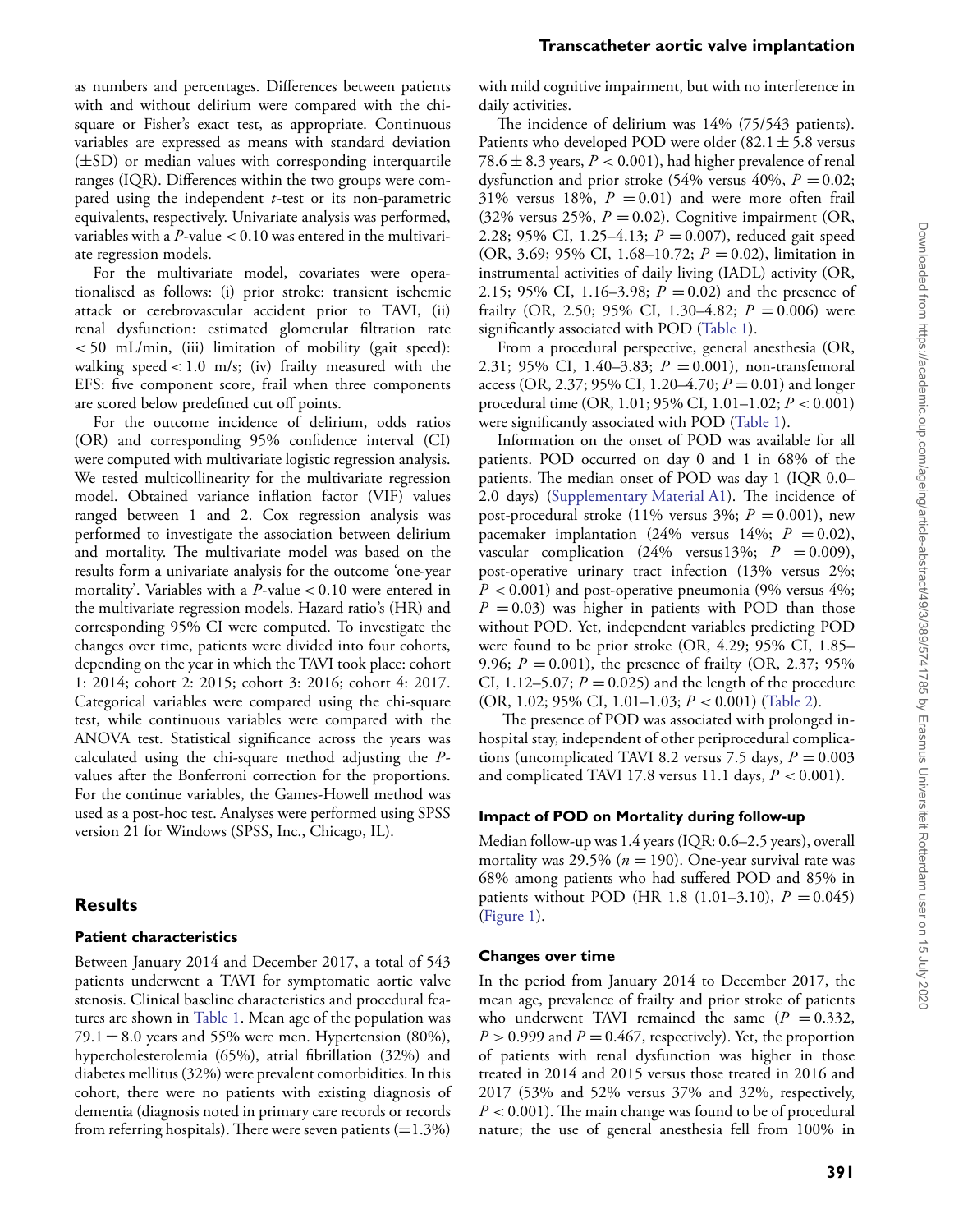## **J. A. Goudzwaard** *et al.*

| Variable $(n, %)$                       | All patients<br>$n = 543$ | Delirium           |                      |           | Association with delirium |            |
|-----------------------------------------|---------------------------|--------------------|----------------------|-----------|---------------------------|------------|
|                                         |                           | Present $(n = 75)$ | Absent ( $n = 468$ ) | <b>OR</b> | 95% CI                    | $P$ -value |
| Male sex $(n, \%)$                      | 297 (55%)                 | 44 (59%)           | 253 (54%)            | 0.83      | $0.51 - 1.36$             | 0.48       |
| Age (mean $\pm$ SD)                     | $79.1 \pm 8.0$            | $81.9 \pm 5.8$     | $78.6 \pm 8.3$       | 1.06      | $1.02 - 1.10$             | 0.001      |
| BMI (mean, SD)                          | $27.3 \pm 4.9$            | $27.1 \pm 4.2$     | $27.3 \pm 5.1$       | 0.99      | $0.93 - 1.05$             | 0.76       |
| Aortic valve area, cm <sup>2</sup>      | $0.77 \pm 0.25$           | $0.74 \pm 0.24$    | $0.78 \pm 0.25$      | 0.54      | $0.18 - 1.60$             | 0.27       |
| Cardiovascular risk factors             |                           |                    |                      |           |                           |            |
| Diabetes mellitus                       | 176 (32%)                 | 20 (27%)           | 156 (33%)            | 0.73      | $0.42 - 1.26$             | 0.25       |
| Hypertension                            | 432 (80%)                 | 62 (83%)           | 370 (79%)            | 1.26      | $0.67 - 2.39$             | 0.47       |
| Hypercholesterolemia                    | 352 (65%)                 | 45 (60%)           | 307 (66%)            | 0.79      | $0.48 - 1.30$             | 0.35       |
| Comorbidities                           |                           |                    |                      |           |                           |            |
| Prior MI                                | 118 (22%)                 | 18 (24%)           | 100(21%)             | 1.16      | $0.65 - 1.06$             | 0.61       |
| Prior stroke                            | 108 (20%)                 | 23 (31%)           | 85 (18%)             | 1.92      | $0.98 - 3.76$             | 0.01       |
| Renal dysfunction                       | 227 (42%)                 | 40 (54%)           | 187 (40%)            | 1.76      | $1.07 - 2.88$             | 0.02       |
| COPD                                    | 117 (22%)                 | 13 (18%)           | 104 (22%)            | 0.74      | $0.39 - 1.40$             | 0.35       |
| Symptoms                                |                           |                    |                      |           |                           |            |
| NYHA classes III/IV                     | 358 (66%)                 | 53 (72%)           | 305 (65%)            | 1.34      | $0.78 - 2.30$             | 0.25       |
| Angina CCS classes III/IV               | 64 (13%)                  | $8(11\%)$          | 56 (13%)             | 0.88      | $0.40 - 1.93$             | 0.74       |
| Frailty indices $(n = 330)$             |                           |                    |                      |           |                           |            |
| Cognitive impairment                    | 107 (31%)                 | 26 (48%)           | 81 (28%)             | 2.40      | 1.34-4.39                 | 0.003      |
| Malnutrition probable                   | 38 (11%)                  | 8 (15%)            | 30 (10%)             | 1.60      | $0.69 - 3.70$             | 0.29       |
| Reduced gait speed                      | 219 (67%)                 | 41 (79%)           | 178 (38%)            | 2.09      | $1.03 - 4.26$             | 0.04       |
| Reduced muscle strength                 | 160 (48%)                 | 302(62%)           | 128 (45%)            | 1.94      | $1.06 - 3.55$             | 0.03       |
| Limitation in ADL activity              | 107 (30.4%)               | 19 (35%)           | 88 (30%)             | 1.30      | $0.70 - 2.39$             | 0.41       |
| Limitation in IADL activity             | 189 (54%)                 | 37 (69%)           | 152 (51%)            | 2.09      | $1.13 - 3.88$             | 0.02       |
| Frailty identified (EFS)                | 97 (28.5%)                | 24 (32%)           | 71 (25%)             | 2.60      | $1.41 - 4.80$             | 0.002      |
| Procedural features                     |                           |                    |                      |           |                           |            |
| General anesthesia                      | 232 (43%)                 | 45 (59%)           | 187 (40%)            | 2.31      | $1.40 - 3.83$             | 0.001      |
| Non-transfemoral access                 | 51 (9%)                   | 13 (17%)           | 38 (8%)              | 2.37      | $1.20 - 4.70$             | 0.01       |
| Cerebral protection                     | 274 (51%)                 | 36 (49%)           | 238 (51%)            | 0.93      | $0.57 - 1.53$             | 0.78       |
| Procedure time, minutes (mean $\pm$ SD) | $140 \pm 61.5$            | $184 \pm 93.4$     | $133 \pm 51.6$       | 1.01      | $1.01 - 1.02$             | < 0.001    |

<span id="page-3-0"></span>

Values are *n*(%), mean ± SD. BMI, body mass index; MI, myocardial infarction; COPD, chronic obstructive pulmonary disease.

<span id="page-3-2"></span>

| Table 2. Predictors for POD within a multivariate model |
|---------------------------------------------------------|
|---------------------------------------------------------|

| Variable                 | OR   | 95% CI        | $P$ -value |
|--------------------------|------|---------------|------------|
| Age                      | 1.06 | $0.99 - 1.13$ | 0.097      |
| Prior stroke             | 3.10 | 1.49-6.47     | 0.003      |
| Renal dysfunction        | 1.18 | $0.57 - 2.48$ | 0.655      |
| Limitation of mobility   | 1.04 | $0.44 - 2.46$ | 0.926      |
| (Gait speed)             |      |               |            |
| Frailty identified (EFS) | 2.37 | $1.12 - 5.07$ | 0.025      |
| General anesthesia       | 1.71 | $0.70 - 4.20$ | 0.24       |
| Non-transfemoral access  | 1.07 | $0.35 - 3.31$ | 0.905      |
| Procedural time (min)    | 1.02 | $1.01 - 1.03$ | < 0.001    |

2014 to 19% in 2017 (*P <* 0.001), non-transfemoral access dropped from 18% in 2014 to 8% in 2017 ( $P = 0.08$ ) and procedure time was reduced from  $191.6 \pm 65.7$  minimum in 2014 to 91.0 ± 37.8 minimum in cohort 2017 (*P <* 0.001) (Supplementary Material A2). During this observation period, the incidence of delirium decreased from 18% in 2014 to 7% in 2017 ( $P = 0.009$ ).

## **Discussion**

In this study, we found that delirium frequently occurs after TAVI in older patients and is associated with increased



<span id="page-3-1"></span>**Figure 1**. One-year mortality of patients with and without a delirium. One-year mortality of patients with and without delirium. HR 1.8 (1.01–3.10), *P* = 0.045. Adjusted for age, sex, dyslipidemia, atrial fibrillation, New York Heart Association classes 3 or 4, renal dysfunction

mortality. Frailty and prior stroke as well as procedural time were independent predictors of POD.

Frailty is known to be a risk factor of POD in patients undergoing TAVI and can be explained by the fact that frailty is the result of reduced physical, cognitive and social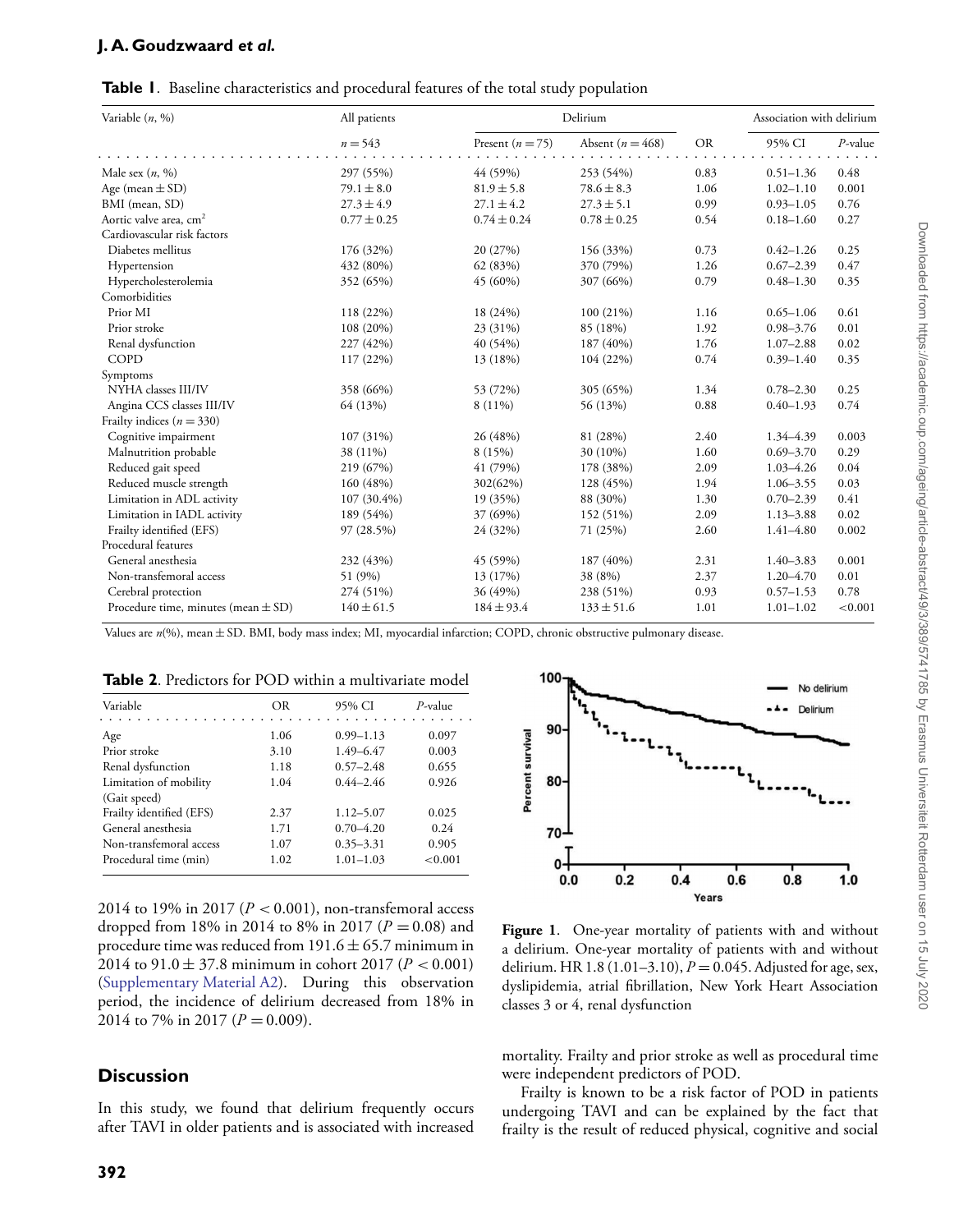#### **Transcatheter aortic valve implantation**

functioning and, thus, associated with a reduction of an adaptive or reserve capacity in case of stressors [\[11,](#page-5-15) [12,](#page-5-2) [17,](#page-5-16) [18\]](#page-5-17). Despite the minimal invasive nature of TAVI, this procedure remains a stressful event in particular when considering the profile of patients undergoing TAVI who are in general old and have multiple comorbidities and frailty. Age remains and will remain advanced in patients undergoing TAVI, as shown in this study, in addition to the ageing society, notwithstanding the expansion of indication of TAVI to lower risk patients [\[10\]](#page-5-0).

According with previous studies, we found prior stroke to be a predictor of POD [\[1,](#page-4-0) [2,](#page-4-4) [5,](#page-4-5) [19\]](#page-5-6). In the present analysis, prior stroke was associated with a 4-fold increased risk of POD. The risk factors for stroke overlap with those of cognitive impairment and dementia [\[20\]](#page-5-7), which are also associated with increased risk for delirium [\[12,](#page-5-2) [21\]](#page-5-8).

Not unexpectedly, procedural factors predicted POD. Previous studies have shown that the use of general anesthesia and the non-transfemoral access may lead to a 4-fold increase on POD [\[2,](#page-4-4) [17\]](#page-5-16). In the present study, we found by multivariable analysis that procedure time was the only independent procedural factor predicting POD.

There is a still controversy on the effect of the anesthetic technique (general versus local anesthesia) on POD [\[2,](#page-4-4) [22\]](#page-5-9). General anesthesia has been linked to post-operative cognitive dysfunction, but it has not been shown to have the same effect on POD, when considering POD a form of temporary cognitive dysfunction [\[23\]](#page-5-10). In the present study, the use of general anesthesia dropped from 100% in 2014 to 20% in 2017, in conjunction with a similar decrease in procedure time and a slight increase of transfemoral TAVI to 92% following a global trend in minimising the invasive nature of TAVI [\[24–](#page-5-11)[26\]](#page-5-13). Yet, the effect of these procedural changes have not systematically been assessed in relation to POD, although one intuitively would expect a beneficial effect on the occurrence of POD, as shown in this study (i.e. a reduction of *>*10% over 4 years).

One of the possible confounders in the assessment of the incidence of POD in the present study is the fact that the geriatrician assessed the risk of POD before TAVI in the framework of the TAVI Care and Cure program and implemented preventive measures if deemed necessary. It has been shown that preventive strategies can lead to a 30% reduction in POD [\[27–](#page-5-18)[29\]](#page-5-19). We have no control group with patients who did not receive delirium preventive measures, and therefore we could not add the presence or absence of delirium prevention into the multivariate model. Yet, in this study, we believe that both this delirium preventive strategy in conjunction with minimising the TAVI procedure to a PCI-like intervention explains the reduction in POD [\[30\]](#page-5-20). In addition to the limitation already addressed above, one must also acknowledge that the present analysis stems from a single centre observational study conducted in a tertiary referral centre. The population and findings may, therefore, not be representative for a general population of patients.

In addition to observation bias inherent to an observational study without independent adjudication of outcomes, some variables associated with POD, such as cognitive impairment and dependence in IADL activity, were not available for all patients. There were no patients in the cohort with existing diagnosis of dementia found in primary care records or records from referring hospitals. We performed a cognitive analysis in 330 out of 543; therefor, there is a chance that we underestimated the presence of mild cognitive impairment in our study cohort.

Concerning the data extracted from our CGA, a complete data set was available in 330 patients. The current study numbers are based on complete case analysis. There were no baseline differences on cardiovascular and noncardiovascular data between those with and without CGA.

In conclusion, delirium occurs frequently after TAVI in older patients and is associated with impaired prognosis. Given the ageing of the general population, the burden of delirium post-TAVI will remain a matter of concern notwithstanding the expansion of TAVI to lower risk patients. It can be speculated whether patient selection and the minimalistic approach on TAVI might lower the incidence of delirium.

**Supplementary data:** [Supplementary data](https://academic.oup.com/ageing/article-lookup/doi/10.1093/ageing/afaa001#supplementary-data) are available in *Age and Ageing* online.

**Declaration of Conflicts of Interest:** None.

**Funding:** None.

#### **References**

- <span id="page-4-0"></span>**1.** Tse L, Bowering JB, Schwarz SK, Moore RL, Burns KD, Barr AM. Postoperative delirium following transcatheter aortic valve implantation: a historical cohort study. Can J Anaesth 2015; 62: 22–30.
- <span id="page-4-4"></span>**2.** Abawi M, Nijhoff F, Agostoni P *et al.* Incidence, predictive factors, and effect of delirium after transcatheter aortic valve replacement. J Am Coll Cardiol Intv 2016; 9: 160–8.
- <span id="page-4-3"></span>**3.** Eide LS, Ranhoff AH, Fridlund B *et al.* Comparison of frequency, risk factors, and time course of postoperative delirium in octogenarians after transcatheter aortic valve implantation versus surgical aortic valve replacement. Am J Cardiol 2015; 115: 802–9.
- **4.** Bestehorn K, Bestehorn M, Fleck E. Influence of different approaches of aortic valve replacement on the incidence of post-operative delirium in intermediate risk patients a matched pair analysis. Curr Med Res Opin 2015; 31: 2157–63.
- <span id="page-4-5"></span>**5.** Huded CP, Huded JM, Sweis RN *et al.*The impact of delirium on healthcare utilization and survival after transcatheter aortic valve replacement. Catheter Cardiovasc Interv 2017; 89: 1286–91.
- <span id="page-4-1"></span>**6.** Tilley E, Psaltis PJ, Loetscher T *et al.* Meta-analysis of prevalence and risk factors for delirium after transcatheter aortic valve implantation. Am J Cardiol 2018; 122: 1917–23.
- <span id="page-4-2"></span>**7.** Barbanti M, Webb JG, Gilard M, Capodanno D, Tamburino C. Transcatheter aortic valve implantation in 2017: state of the art. EuroIntervention 2017; 13: AA11–21.